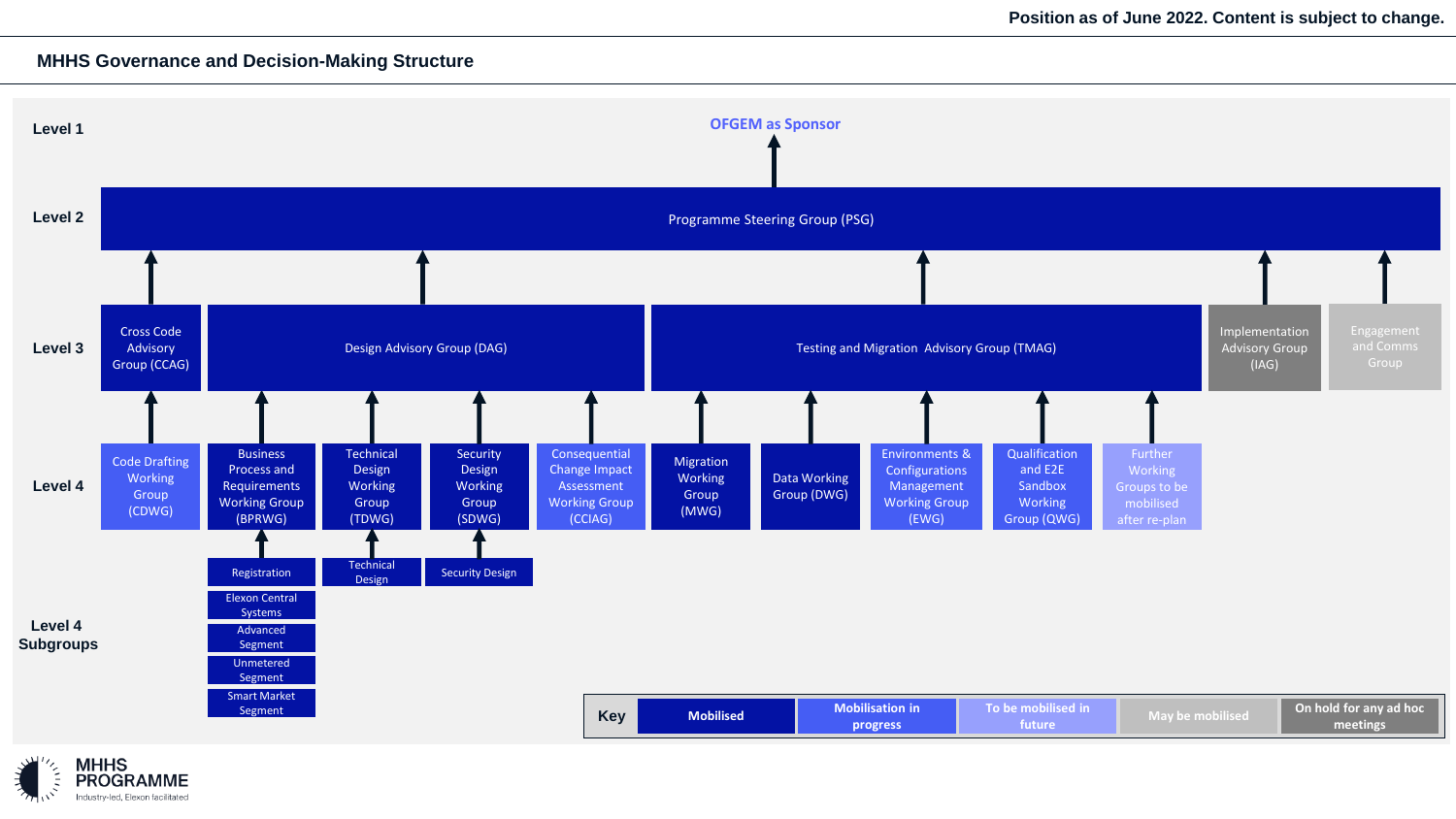## **Governance Group Overview for L2-4 Groups**

| <b>Area</b>                               | Group                                                                               |                       | Purpose                                                                                                                                                                                                                   | <b>Attendees</b>                                                                                                       | <b>Status</b>                               | <b>Timeframe</b>             | <b>Schedule</b>                                                          |
|-------------------------------------------|-------------------------------------------------------------------------------------|-----------------------|---------------------------------------------------------------------------------------------------------------------------------------------------------------------------------------------------------------------------|------------------------------------------------------------------------------------------------------------------------|---------------------------------------------|------------------------------|--------------------------------------------------------------------------|
| Programme                                 | <b>Programme Steering</b><br>Group (PSG)                                            | $\overline{2}$        | Owns the delivery of the Programme plan and scope. Senior level group. A<br>delivery-focussed Programme Board for effective decision-making and<br>monitoring of delivery against time, quality and resource/cost         | Core Programme team, representatives from each<br>constituency, Ofgem, IPA                                             | Mobilised                                   | Duration of the<br>programme | 1 <sup>st</sup> Wednesday of each month,<br>1000-1200                    |
|                                           | <b>Communicatons and</b><br><b>Engagement Group</b>                                 |                       | Voluntary and informal group for stakeholders to provide input and support to<br>the Programme's and its Participants stakeholder engagement and comms<br>strategies                                                      | Open to all                                                                                                            | May be mobilised<br>pending PSG<br>decision | Duration of the<br>programme |                                                                          |
| Implement-<br>ation                       | <b>Implementation Advisory</b><br>Group (IAG)                                       | 3                     | Considers the MHHS Programme plan and implementation risks and issues<br>On hold for any<br>Core Programme team, representatives from each<br>where delegated from PSG.<br>constituency, Ofgem, IPA<br>ad hoc meetings    |                                                                                                                        |                                             | Duration of the<br>programme |                                                                          |
| Design                                    | <b>Design Advisory Group</b><br>(DAG)                                               | 3                     | Oversee, review, consult and approve the MHHS Programme development of<br>the end-to-end business processes, system and data architecture that delivers<br>the detailed system design and Target Operating Model (TOM)    | Programme Design leads, representatives from each<br>constituency, Ofgem, IPA                                          | Mobilised                                   | Q2 21/22 to Q3<br>22/23      | 2 <sup>nd</sup> Wednesday of each<br>month, 1000-1230                    |
|                                           | <b>Business Process and</b><br><b>Requirements Working</b><br>Group (BPRWG)         | $\overline{4}$        | Open forum responsible for developing the business processes and<br>requirements for the end-to-end MHHS design                                                                                                           | Open to all. Primarily Programme Design team and<br>business process representatives from all participants             | Mobilised                                   | Q2 21/22 to Q3<br>22/23      | 1 <sup>st</sup> Wednesday of each month,<br>1000-1200                    |
|                                           | <b>Technical Design Working</b><br>Group (TDWG)                                     | $\overline{4}$        | Open forum responsible for developing the technical requirements for the Data<br>Integration Platform and specifying the technical design to a detailed level that<br>enables participants to commence system development | Open to all. Primarily Programme Design team and<br>technical representatives from all participants                    | Mobilised                                   | Q2 21/22 to Q3<br>22/23      | 1 <sup>st</sup> Thursday of each month,<br>1400-1600                     |
|                                           | <b>Security Design Working</b><br>Group (SDWG)                                      | $\overline{4}$        | Open forum responsible for developing the security requirements for the MHHS<br>design                                                                                                                                    | Open to all. Primarily Programme Design team and security<br>representatives from all participants                     | Mobilised                                   | Q2 21/22 to Q3<br>22/23      | 1 <sup>st</sup> and 3 <sup>rd</sup> Wednesday of each<br>month 1400-1530 |
|                                           | <b>Consequential Change</b><br><b>Impact Assessment</b><br>Group (CCIAG)            | $\overline{4}$        | Identifies and discusses items that are not being considered as part of the<br>scope of the MHHS Target Operating Model (TOM) or design                                                                                   |                                                                                                                        | Mobilisation in<br>progress                 | Q2 22/23 to Q3<br>22/23      | Monthly, day and time TBC                                                |
| <b>Testing</b><br>and<br><b>Migration</b> | <b>Testing and Migration</b><br><b>Advisory Group (TMAG)</b>                        | 3                     | Oversees the successful preparation for and execution of all testing and<br>migration activity required to deliver MHHS. Likely to separate into Test and<br>Migration L3 groups in future                                | Programme test and migration leads, test and migration<br>representatives from each constituency, Ofgem, IPA           | Mobilised<br>(formerly TAG)                 | Q4 21/22 to Q3<br>23/24      | 3rd Wednesday of each month,<br>1000-1200                                |
|                                           | <b>Data Working Group</b><br>(DWG)                                                  | $\overline{4}$        | Define the test data required to support the successful testing of the MHHS<br>solution                                                                                                                                   | Open to all. Primarily Programme data leads and test data<br>and Industry subject matter experts from all participants | Mobilised                                   | Q1 22/23 to Q2<br>23/24      | 1 <sup>st</sup> Thursday of each month.<br>1000-1130                     |
|                                           | <b>Migration Working Group</b><br>(MWG)                                             | $\overline{4}$        | Define the migration process taking industry into the new MHHS arrangements                                                                                                                                               | Open to all. Primarily Programme migration leads and<br>migration subject matter experts from all participants         | Mobilised                                   | Q1 22/23 to Q3<br>23/24      | 2 <sup>nd</sup> Thursday of each month.<br>1000-1130                     |
|                                           | <b>Environments and</b><br><b>Configurations Mgmt</b><br><b>Working Group (EWG)</b> | $\overline{4}$        | Define the Programme's environments approach and plan for environments to<br>be used across test phases                                                                                                                   | Open to all. Primarily Programme environments leads and<br>environments subject matter experts from all participants   | Mobilisation in<br>progress                 | Q1 22/23 to Q2<br>23/24      | 1 <sup>st</sup> Tuesday of each month,<br>1000-1100                      |
|                                           | <b>Qualification and E2E</b><br><b>Sandbox Working Group</b><br>(QWG)               | $\boldsymbol{\Delta}$ | Define the approach to Qualification Testing including processes around how<br>Participants will qualify under MHHS                                                                                                       | Open to all. Primarily Programme qualification leads and<br>qualification subject matter experts from all participants | Mobilisation in<br>progress                 | Q1 22/23 to Q2<br>23/24      | 2 <sup>nd</sup> Tuesday of each month,<br>1000-1100                      |
| Code<br>Change                            | <b>Cross Code Advisory</b><br>Group (CCAG)                                          | 3                     | Central coordination, monitoring and management of regulations, Code<br>changes and modifications under the MHHS Programme                                                                                                | Programme code draft leads, code body representatives,<br>representatives from each constituency, Ofgem, IPA           | Mobilised                                   | Q3 21/22 to Q1<br>23/24      | 4 <sup>th</sup> Wednesday of each month,<br>1000-1200                    |
|                                           | <b>Code Draft Working</b><br>Group (CDWG)                                           | $\overline{4}$        | Open forum responsible for drafting and review of code changes that reflect the<br>baselined design. Recommends code changes to CCAG when complete                                                                        | Open to all. Primarily Programme code draft leads, Code<br>body MHHS leads, and code leads from all participants       | Mobilisation in<br>progress                 | Q2 22/23 to Q1<br>23/24      | 2 <sup>nd</sup> and 3 <sup>rd</sup> Tuesday of each<br>month, 1000-1130  |